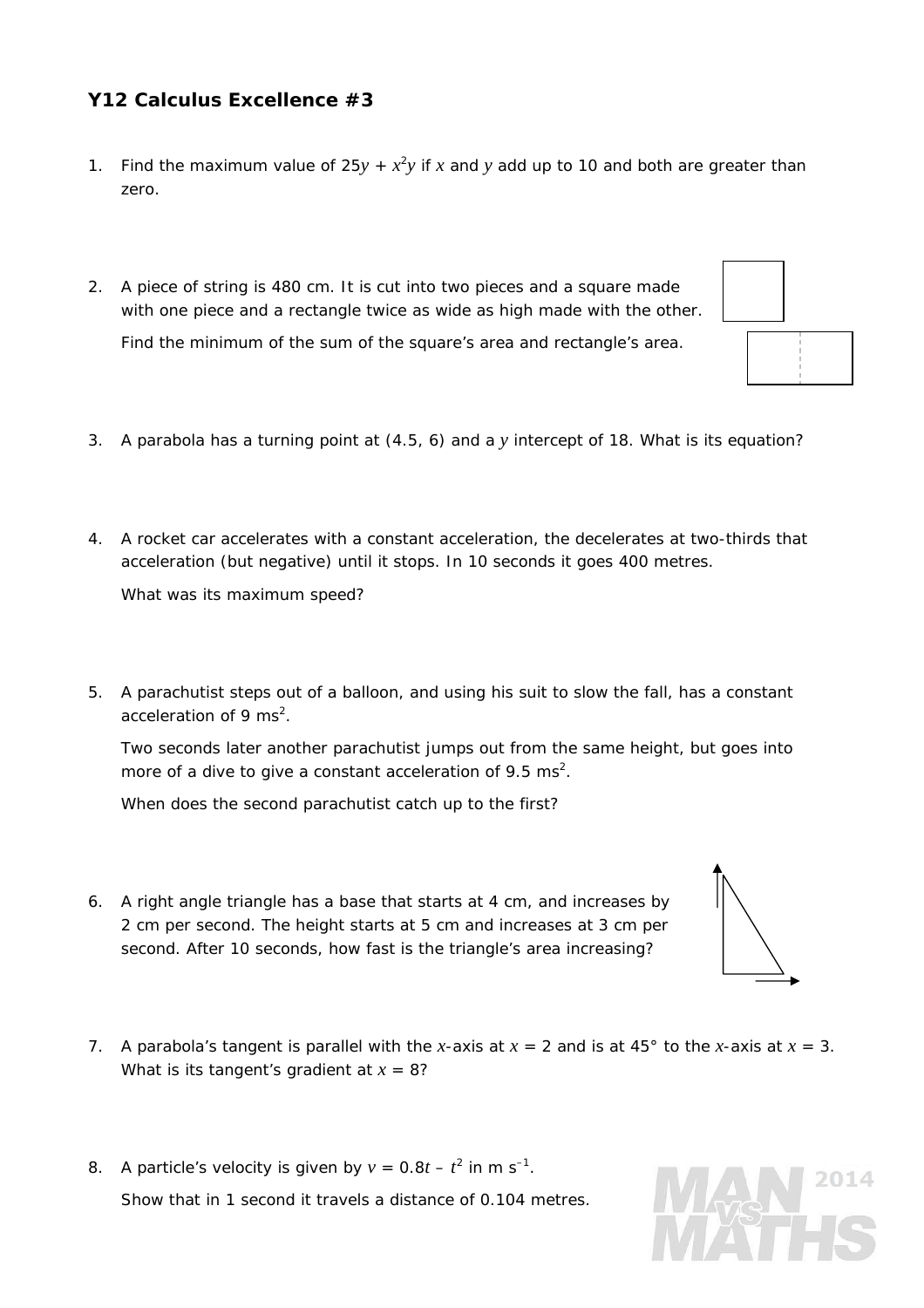## **Answers: Y12 Calculus Excellence #3**

- 1.  $x + y = 10$ , so  $y = 10 x$ , which we sub into our value,  $V = 25y + x^2y$  to get  $V = 25(10 - x) + x^2(10 - x) = 250 - 25x + 10x^2 - x^3$  $V' = 0 - 25 + 20x - 3x^2$  and  $V' = 0$  at maximum, so  $3x^2 - 20x + 25 = 0$ From calculator,  $x = 5$  or  $\frac{5}{3}$  and right one will be maximum as  $V = -x^3$  graph Substitute  $x = 5$  and  $y = 5$  into  $25y + x^2y$ **Maximum value = 250**
- 2. Make the square be *x* by *x*, and the rectangle be *y* by 2*y*. From the length of string we know  $4x + 6y = 480$ , so  $x = 120 - 1.5y$ Area added,  $A = x^2 + 2y^2 = (120 - 1.5y)^2 + 2y^2 = 14400 - 360y + 4.25y^2$  $A' = -360 + 8.5y$  and is zero at minimum, so at  $y = 42.35$ . Using  $x = 120 - 1.5y$ , that gives  $x = 56.47$ . Area =  $x^2 + 2y^2 = 56.47^2 + 2 \times 42.35^2$ **Minimum area = 6776 cm2**
- 3. Parabola has form  $y = ax^2 + bx + c$ , but we are given  $c = 18$  from *y*-intercept value. So  $y = ax^2 + bx + 18$ , and so  $\frac{dy}{dx} = 2ax + b$ . Turning point at (4.5. 6) where  $\frac{dy}{dx} = 0$ so  $\frac{dy}{dx}$  = 0 = 2*a* × 4.5 + *b*, so *b* = <sup>-</sup>9*a* which we can use to substitute out *b*.  $y = ax^2 - 9ax + 18$  includes point (4.5, 6) so  $6 = a \times 4.5^2 - 9a \times 4.5 + 18$ , so  $a = -12 \div (4.5^2 - 9 \times 4.5) = 0.5926$  and  $b = -9a = -5.3333$ The equation is  $y = 0.5926x^2 - 5.3333x + 18$
- 4. Call the initial acceleration  $a_i$ , and it reaches top velocity of  $v_t$  As the deceleration is two-thirds of *a*, it takes 1.5 times as long to slow as speed up.  $\Rightarrow$  it must accelerate for 4 seconds and decelerate for six. On the way up  $v = at + c$ , but  $c = 0$  so  $v_t = 4a$  and distance,  $s = \frac{1}{2}at^2 = 8a$  after 4 sec On the way down,  $v = v_t - \frac{2}{3}at = 4a - \frac{2}{3}at$  distance,  $s = 4at - \frac{1}{3}at^2 = 12a$  after 6 sec Total distance = 400, so  $8a + 12a = 400 \Rightarrow a = 20$ , and  $v_t = 4a$  **Top speed is 80 metres per second**